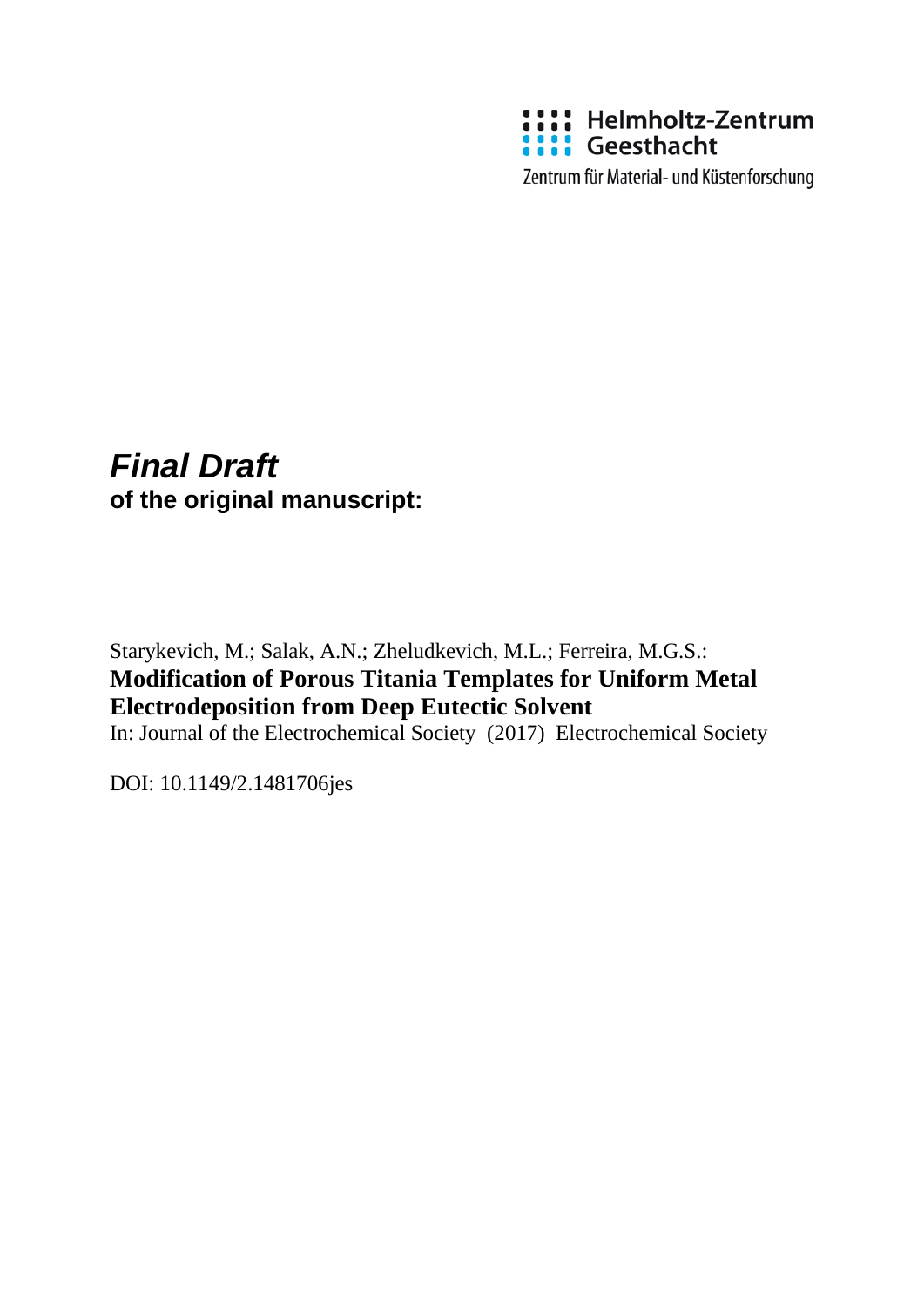# **Modification of porous titania templates for uniform metal electrodeposition from deep eutectic solvent**

M. Starykevich<sup>1</sup>, A.N. Salak<sup>1</sup>, M.L. Zheludkevich<sup>1,2</sup>, M.G.S. Ferreira<sup>1,\*</sup>

<sup>1</sup>*Department of Materials and Ceramic Engineering, CICECO-Aveiro Institute of Materials, University of Aveiro, 3810-193 Aveiro, Portugal*

*2 Institute of Materials Research, Helmholtz-Zentrum Geesthacht, 21502 Geesthacht, Germany*

# **Abstract**

Zinc electrochemical deposition in porous anodic titania from 0.5M ZnCl<sub>2</sub> solution in choline chloride based deep eutectic solvent is reported. Electroreduction is performed by a pulse method in titanium dioxide templates modified in three different ways. Titania nanotubes were formed in ethylene glycol based electrolyte with 0,38% (wt.) ammonium fluoride and 1,79% (wt.) of water. The first template has been used as-prepared, without any modification. Such a matrix shows a low fill-factor and zinc electrodeposition mainly occurs on the top of the tubes. The next template was annealed at  $450^{\circ}$ C to complete crystallization of titania. It results in electrodeposition of zinc along the entire tube surface and consequently in formation of coaxial structure. The third template was modified based on selective crystallization of the pore bottoms using higher anodisation voltage (80 V) than the one used for tubes formation (40 V) in sulphuric acid electrolyte. The successful bottom-up filling of the titania nanotubes is demonstrated in this case. Investigation of the tubes filling is performed by a set of complementary techniques such as GDOES, SEM and TEM.

**Keywords:** Titanium dioxide, deep eutectic solvent, ionic liquids, electrodeposition, zinc, choline chloride.

# **Introduction**

 $\overline{a}$ 

Recently, porous anodic films on valve metals such as aluminium<sup>[1](#page-21-0)</sup>, zirconium<sup>[2,](#page-21-1) [3](#page-21-2)</sup>, iron<sup>[4](#page-21-3)</sup>, titanium<sup>[3,](#page-21-2) [5](#page-21-4)</sup> etc., attract great attention due to wide range of applications. One of the most important uses of the templates is electroformation of nanorods<sup>[6](#page-21-5)</sup> and nanowires. The parameters

 $*$  Corresponding author. Tel.:  $+351$  234370354

*E-mail address:* [mgferreira@ua.pt](mailto:mgferreira@ua.pt) (M.G.S. Ferreira)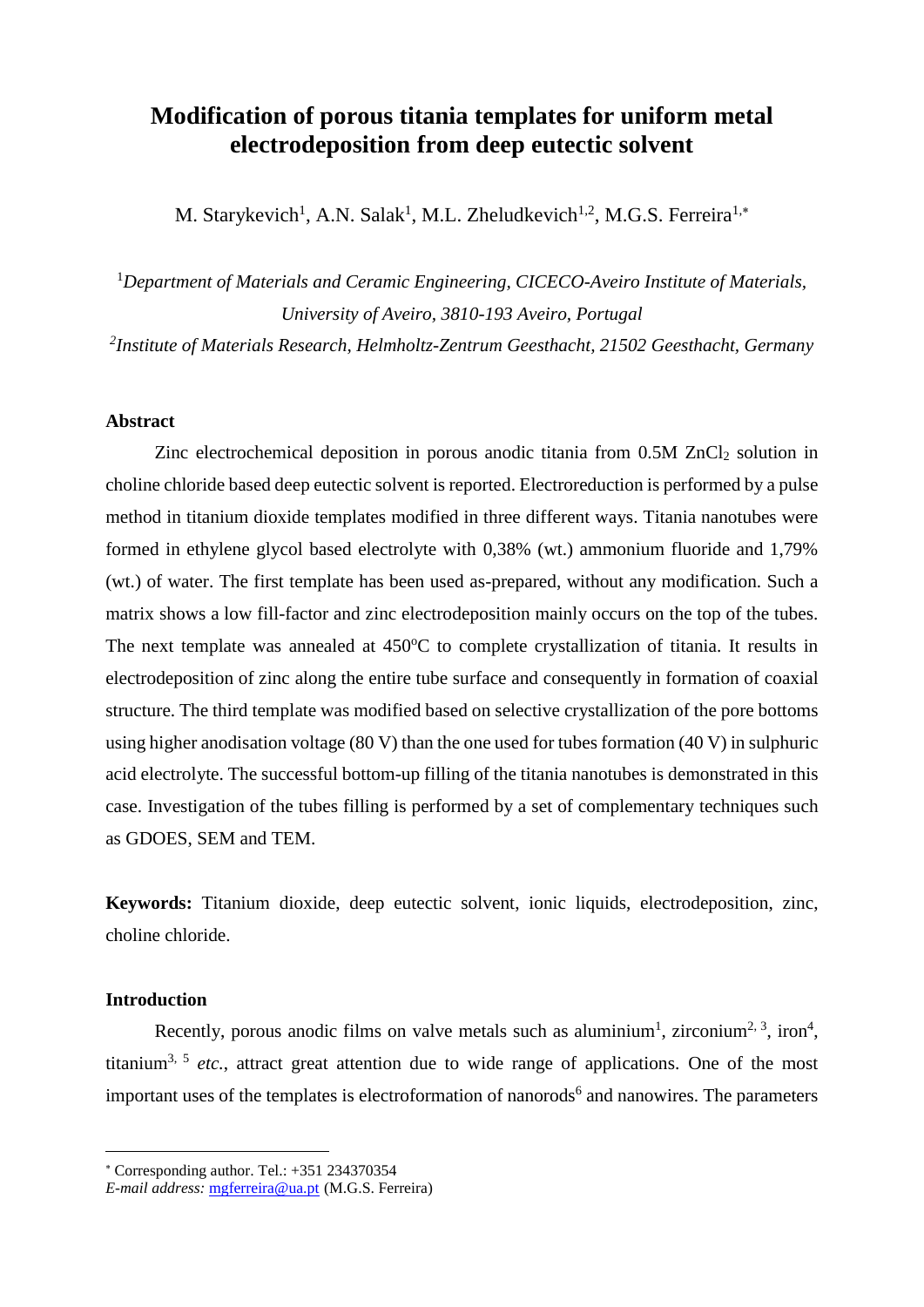of matrix such as length and diameter of the pores, wall thickness can be easily controlled  $<sup>7</sup>$  $<sup>7</sup>$  $<sup>7</sup>$  by</sup> composition of the anodisation solution  $8-11$ , its temperature<sup>[12,](#page-21-8) [13](#page-21-9)</sup> or the applied voltage<sup>[14,](#page-21-10) [15](#page-21-11)</sup>.

Titanium dioxide has semiconductive properties that advantageously differentiate it from many other porous anodic layers. Additionally, it reveals common porous anodic template characteristics such as high regularity, homogeneity of the layer *etc*. However, there is scant work on application of porous anodic titania (PAT) as a matrix for electropreparation of metallic or other conductive nanowires, when compared with a growing number of existing studies of the "sister material" porous alumina. Moreover, the majority of both templates studies was performed with detached oxide template instead having them attached to the metal electrode<sup>[16-](#page-21-12)</sup> <sup>19</sup>. The use of the detached template leads to increase of cost and time due to the additional step of substrate removal and evaporation of an electrical contact. There were several attempts to perform deposition directly in the pores without removing the original substrate. Macak *et al* [20](#page-21-13) have reported increasing the conductivity of the bottom part of the tubes via proton intercalation  $(Ti^{4+} + e^{-} + H^{+} = Ti^{3+}H^{+}).$ 

Porous titania template can be formed in a number of inorganic solutions containing sulphate<sup>[21](#page-21-14)</sup>, phosphate<sup>[10,](#page-21-15) [22](#page-21-16)</sup>, acetate<sup>[23](#page-21-17)</sup> ions *etc*. or in organic solutions <sup>[5](#page-21-4)</sup> which are based on glycerol<sup>[15](#page-21-11)</sup>, ethylene glycol etc. The presence of fluoride ions is mandatory for all these electrolytes, otherwise a dense oxide layer will form instead of a porous one. In the current work we have used ethylene glycol based electrolyte for formation of the pores with several micrometres length and with very smooth walls.

Electrodeposition of active metals from water based solutions is difficult or even impossible. Ionic liquids are promising electrolytes in this area, because they demonstrate unique properties such as wide electrochemical window, high thermal stability, conductivity, negligible vapour pressure, *etc[24](#page-21-18)*. High price and water sensitivity are the biggest disadvantages of classical ionic liquids. Deep eutectic solvents<sup>[25](#page-21-19)</sup> (DES) are a cheap alternative to common ionic liquids with similar physicochemical properties. DES are non-toxic, water-/air- stable and also have good potential to be scaled up to industrial level  $2<sup>5</sup>$ . Choline chloride based DES is one of the alternative green solvents. Several groups have studied in detail the properties of the choline chloride DES. Abbott et al. has studied viscosity and conductivity<sup>[26,](#page-22-0) [27](#page-22-1)</sup> and influence of different hydrogen bond donors<sup>[28,](#page-22-2) [29](#page-22-3)</sup>. Moreover, electrodeposition of different metals such as zinc  $30-36$ ,  $\text{tin}^{37}$  $\text{tin}^{37}$  $\text{tin}^{37}$ , silver<sup>[38](#page-22-6)</sup> and alloys<sup>[39](#page-22-7)</sup> is under intensive investigation.

In our previous works we have studied zinc electrodeposition from choline chloride (ChCl):ethylene glycol (EG) DES on bulk anodic titania [40](#page-22-8). It was found that electrodeposition on a thick titanium dioxide layer occurred faster than on a thin film. Taking into account previous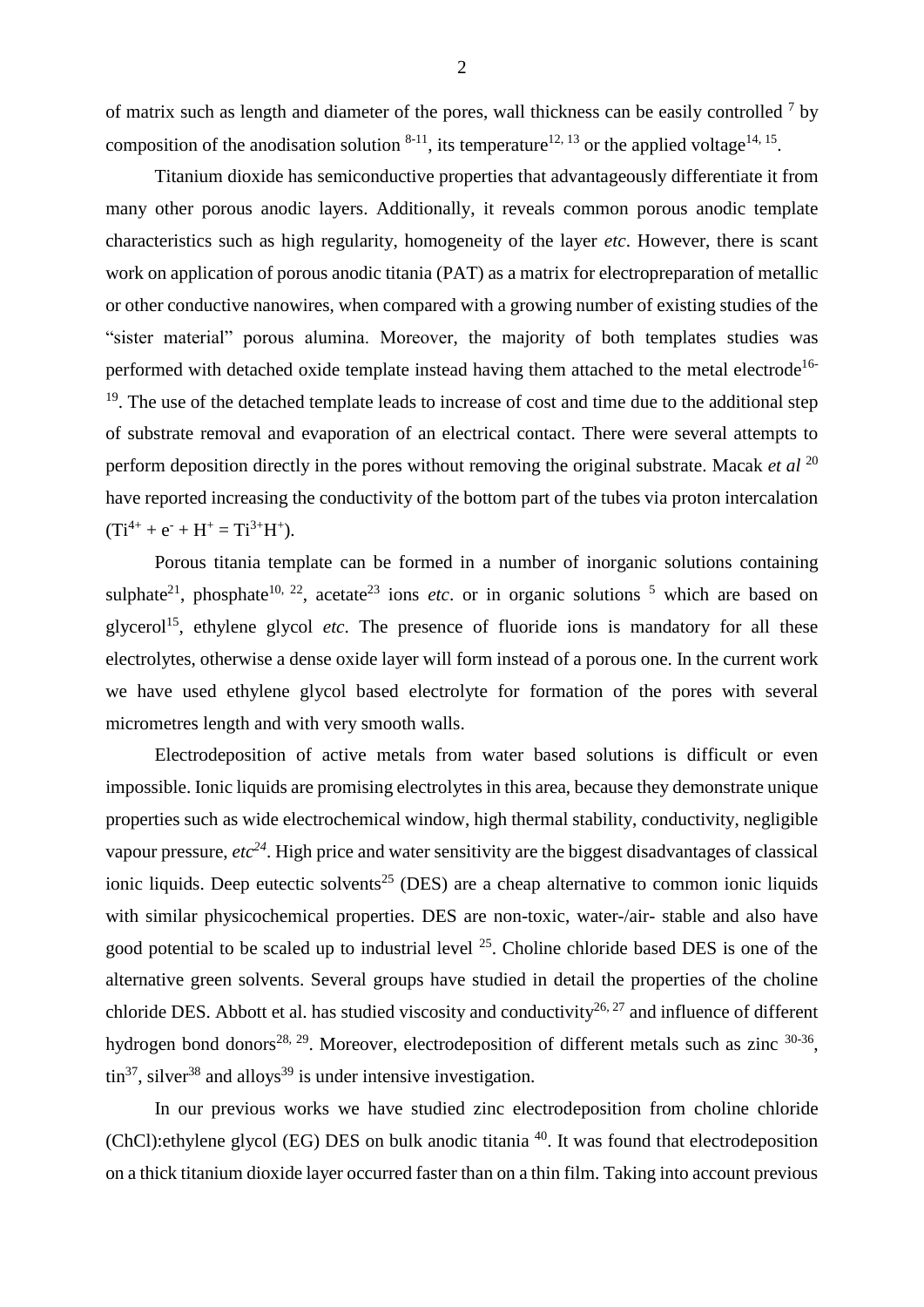studies <sup>[41](#page-22-9)</sup> it was suggested that crystallinity of the films formed at higher anodising voltage (and correspondingly thicker ones) is better.

The main aim of present work is the investigation of direct electrodeposition of metallic nanorods from deep eutectic solvent (DES) into porous anodic titania templates directly on the titanium substrate. Until now, there is no report on successful electrodeposition of zinc in PAT template. Zinc was chosen as a model metal to be electrodeposited because it is an attractive metal due to further possibilities to be oxidized leading to semiconductor materials such a zinc oxide, zinc sulphide, zinc selenide, etc. Moreover, the similar approach can be used for electrodeposition of other metals.

### **2. Experimental**

#### *2.1. Materials*

Titanium foil of 1 mm thick (99,2%, Alfa Aesar), Nitric acid (68-70%, Alfa Aesar), Hydrofluoric acid (48-51%, Alfa Aesar), Ammonium fluoride (Puriss p.a. Sigma-Aldrich) Ethylene glycol (99,8% anhydrous, Sigma-Aldrich), Choline chloride (>98%, Sigma), Ethanol (absolute anhydrous), Zinc chloride (98+%, Alfa Aesar), Sulphuric acid (95-98%, Alfa Aesar) were used as received. Deionized water was used as solvent.

#### *2.2. Procedures*

Coupons of titanium foil ( $100 \times 5 \times 1$  mm) were used as electrode material for sample preparation. The coupons were consequently rinsed with acetone, ethanol, and distilled water and then they were dried in air. Before anodization, the electrodes were chemically polished in a HF:HNO<sub>3</sub> mixture (1:3 by volume) to mirror finish and finally were rinsed with deionized water. A part of their surface was isolated with chemically resistant varnish, giving defined electrode working area of about  $1 \text{ cm}^2$ .

A Keithley 237 High Voltage Source-Measure Unit was used as a current source for the sample anodizing. Ethylene glycol solution with 0,38% (wt.) ammonium fluoride and 1,79% (wt.) of water was used as electrolyte<sup>[42](#page-22-10)</sup>. The anodization was performed in a potentiostatic mode with an applied voltage of 40 V applied for 1 hour. The counter electrode was a platinum foil. Anodization was carried out in two steps with intermediate removal of the oxide. The voltage and the electrolyte were the same for both steps and duration of the second step was 30 minutes. Removal of the anodic layer after the first step was done by ultra sonication in the distilled water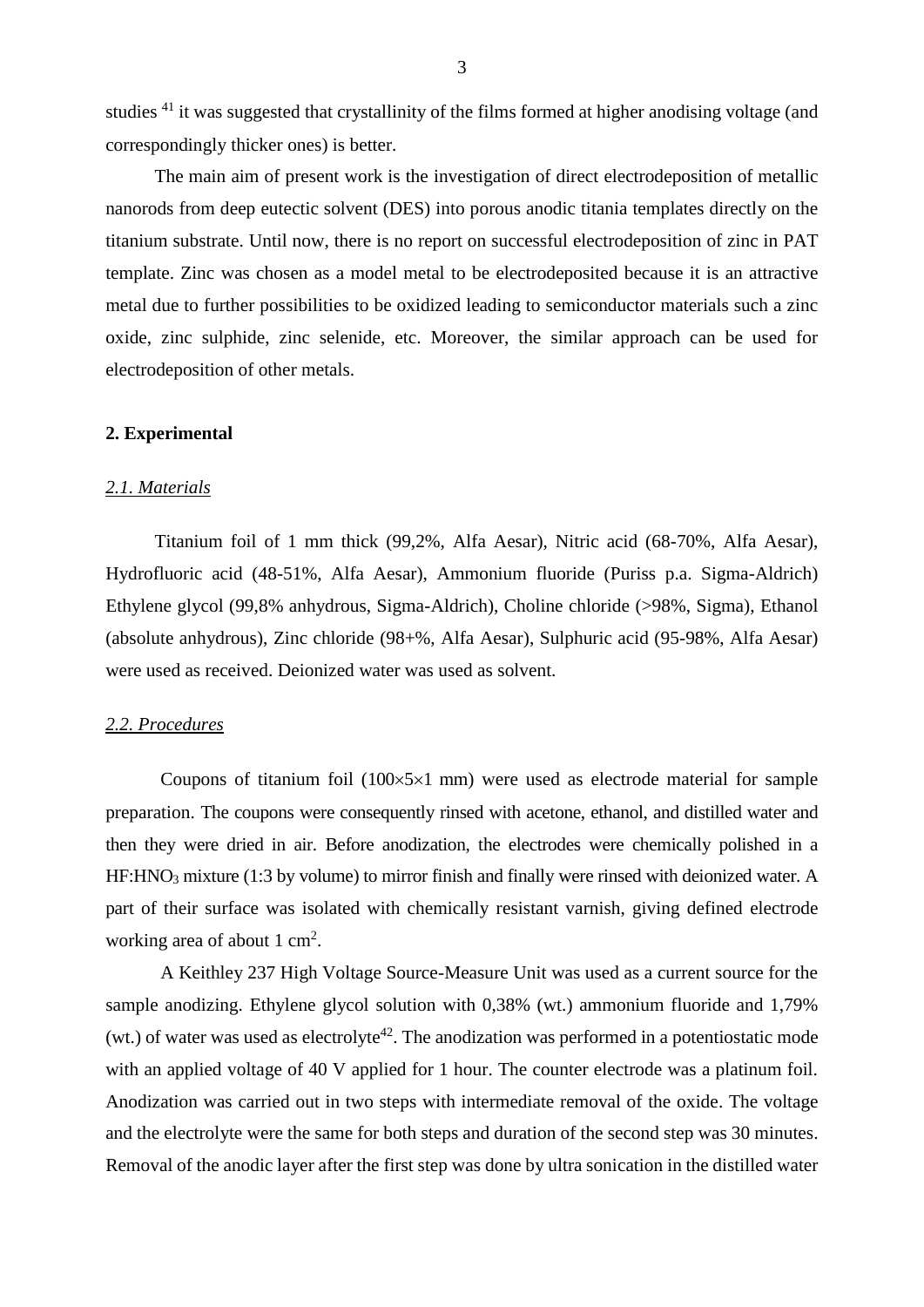during 5 minutes. After anodization the electrodes were washed in ethanol and stored in a desiccator for stabilization of the titania layer during 24 hours. Mechanism of pore formation allows preparation of highly-ordered template using the two-step technique  $^{43}$  $^{43}$  $^{43}$ .

The crystallization was performed in a furnace at  $450^{\circ}$ C for 5 hours with  $2^{\circ}$ C/min heating and cooling ramps.

Preparation of DES electrolytes and the electrodeposition experiments were carried out in contact with air. The eutectic system was prepared by mixing choline chloride (ChCl) and ethylene glycol (EG) in the molar ratio of 1:2. Anhydrous zinc chloride was added to the DES to obtain a 0.5 M solution, which was heated and kept at 60°C under vacuum for 24 hours. The as-prepared solution (hereafter DES:Zn) was either directly used for electrodeposition or was stored in desiccator over  $P_2O_5$ .

Electrodeposition was performed using a Bio-Logic SAS SP-300 potentiostat. All measurements were done in a Faraday cage. A three-electrode cell consisting of a platinum wire as a reference electrode, graphite rod as a counter electrode and titanium template as a working electrode was used in the experiments. All electrodes after deposition were rinsed in distilled water and then were stored in deionized water for several hours for physically adsorbed zinc species removal.

Investigation of the electrode surface morphology and elemental analysis was performed using a Hitachi SU-70 scanning electron microscope (SEM) coupled with an energy dispersive spectroscope (EDS). A Hitachi 9100 transmission electron microscope (TEM) with acceleration voltage 300kV was also used for the analysis.

The thickness of the layers was estimated by Glow Discharge Optical Emission Spectroscopy (GDOES). GDOES depth profile analysis of the coatings was done using a HORIBA GD-Profiler 2 with a copper anode of 4 mm in diameter. Argon sputtering of the sample surface occurred at a pressure of 650 Pa and power of 30 W. Plasma polishing was performed at a pressure of 900 Pa and power of 10 W. About 1 µm of the porous template have been removed during plasma polishing.

# **3. Results and discussion**

Typical SEM image of porous anodic titania template after anodisation at the conditions indicated in *Experimental* is presented in Fig. 1a. An uniform porous layer is self-aligned and well-ordered forming tapered tubes array, wider at the top  $44, 45$  $44, 45$ . It is also evident that the pores are open on the top. Diameter of the pores and wall thickness on the interface after 0.5 hour of anodisation are about 70 and 30 nm respectively. The thickness of the porous layer is in the range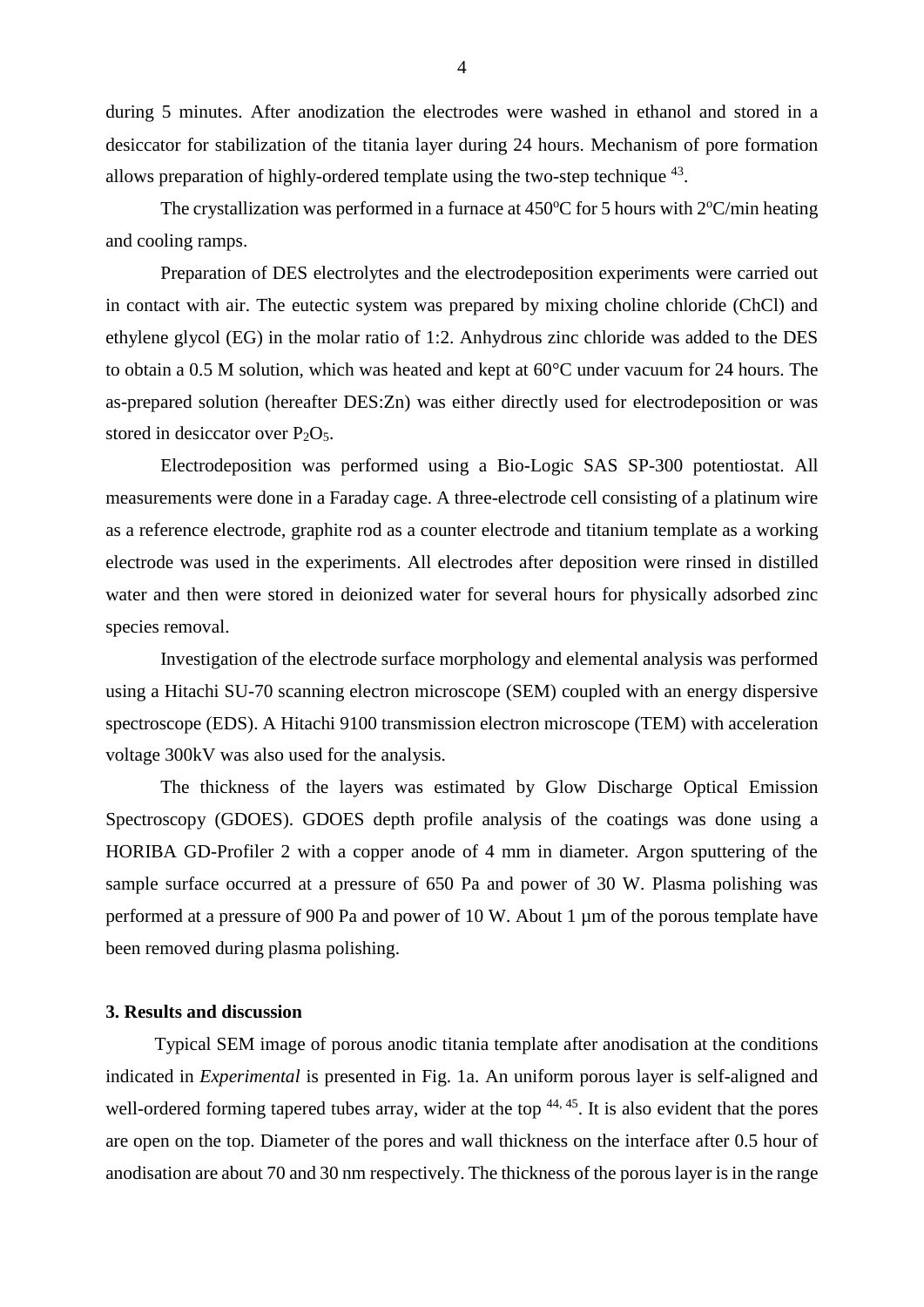of 3-3.5 µm as shown in Fig. 1b. The tubes have a smooth wall morphology typical for the anodic layers grown in organic electrolytes<sup>[46](#page-22-14)</sup>. Qualitative GDOES profile of the tubes is presented in fig. 1c. There are two regions which belong to porous titania layer and titanium substrate. After initiating sputtering the titanium and oxygen signals reach a plateau which corresponds to the porous titania part. The second region with the maximal titanium signal intensity and oxygen background level has been reached at the end of sputtering. It corresponds to metallic titanium (substrate) sputtering. The porous film has homogeneous composition along the entire length of the tubes.

Figure 2 depicts TEM image of the porous titania layer with the barrier film on the bottom which was formed during anodization. It can be seen that the pores are closed by titania from the bottom. This compact layer on the pore bottom is named in literature barrier layer and its formation is typical for valve metals such as tungsten, aluminium *etc* [47](#page-22-15) *.* In contrast to the majority of other barrier layers titanium dioxide is a semiconductor. Comparatively the high conductivity of the titania barrier layer facilitates the filling of the porous template. On the other hand, conductivity of the titanium dioxide is also a weakness of this template, because the deposition can occur not only on the bottom but also on the pore walls and on the electrode surface. The Zn electrodeposition experiments were performed using the titania templates described above. Electrical parameters such as current profile and current distribution affect the quantity of reduced zinc at the interface and the uniformity of the deposition process. Optimal results were obtained with a pulsed technique at a current density of  $100 \text{ mA/cm}^2$  (current applied in one step). Cathodic and anodic rectangular pulses with a dwell time of 10  $\mu$ s and 2  $\mu$ s, respectively, and the same absolute value of current density were applied sequentially. One cycle was applied every second. Anodic current is needed to remove metallic zinc from the electrode interface and opens access to the fresh electrolyte inside the pores. Moreover, a positive potential promotes electromigration of negatively charged zinc species  $(ZnCl<sub>3</sub>$ ,  $Zn<sub>2</sub>Cl<sub>5</sub>$ <sup>-[32,](#page-22-16) [39](#page-22-7)</sup>) inside the tubes. Enrichment of the electrolyte in zinc species also occurs during intervals between the pulses. The relatively long waiting time between the pulses was chosen to allow partial relaxation of the system taking into account the length of the pores and high viscosity of the electrolyte.

## *3.1 Electrodeposition in as-prepared PAT*

The inset in Figure 2 presents an electron diffraction image of as-prepared titanium dioxide tubes. Diffuse ring without separate reflections suggests that the as-prepared porous titania layer is amorphous. The conductivity of the amorphous titania is lower than conductivity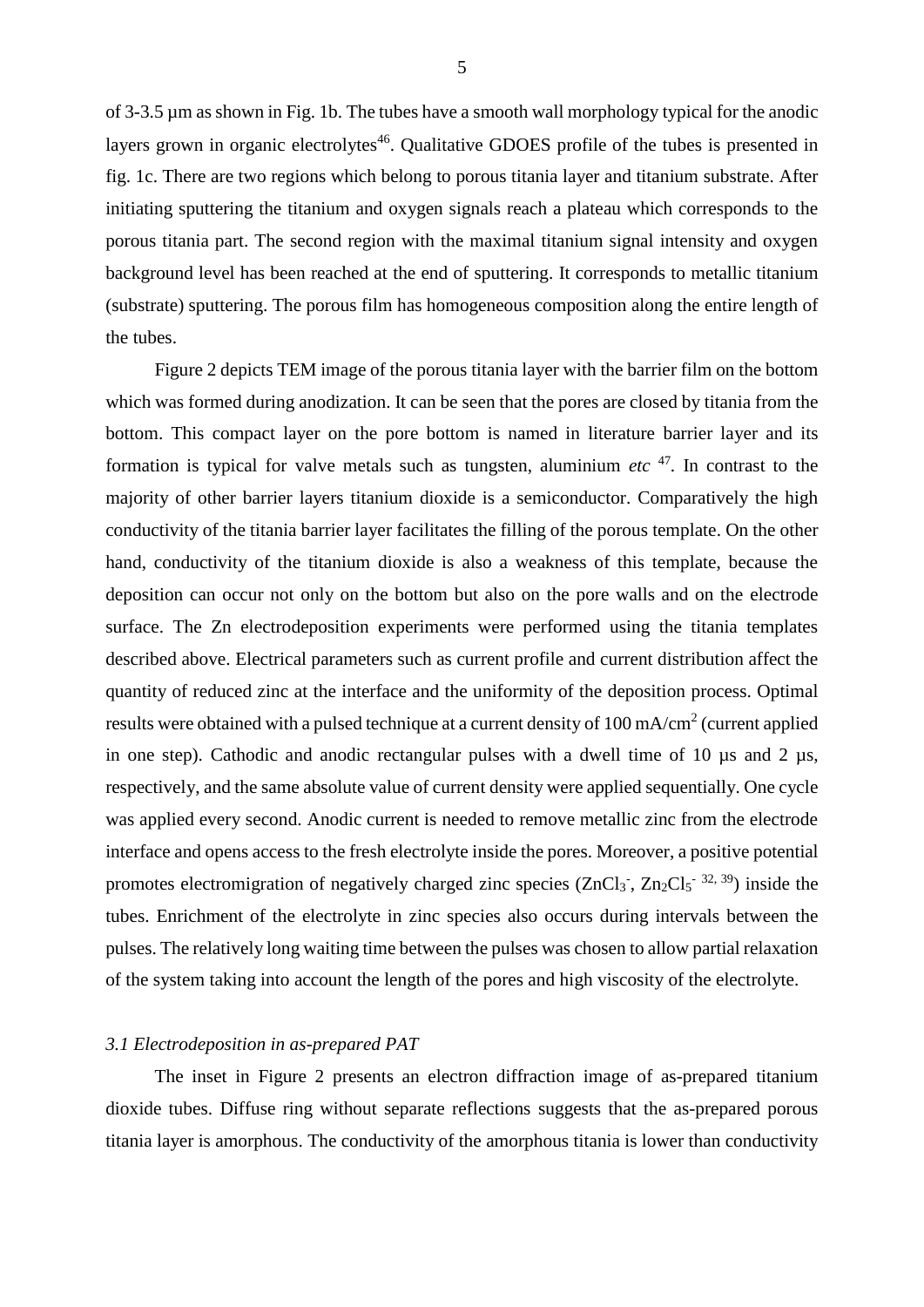of the crystalline titania. This causes difficulties during deposition, but even so in this condition electroreduction occurs.

In this work the filling of the pores along their length was controlled by GDOES technique. The elemental depth profile of the sample obtained after one hour of deposition in asprepared template is presented in figure 3a. The position of the interface between the porous titania and substrate was assessed through Ti profile. Zinc signal has very high intensity in the beginning of the electrode sputtering, but it is followed by a sharp decrease. It is evident that the zinc layer was formed mainly on the top of the pores with only minor penetration into pores. The zinc signal goes down to the background at the titania/titanium interface that means almost no zinc deposition occurs at the pores bottom.

This result was confirmed by the electron microscopy as well. Figure 4a depicts a top view of the porous template after 1 hour of deposition. The upper part of the template (around 1  $\mu$ m here and after) was removed by soft plasma polishing using the GDOES equipment. The pores fill-factor (ratio between the numbers of filled pores to the total number) at this depth is very low, about 5-10%, and decreases closer to the bottom (GDOES results). Additional STEM investigation (fig. 4b) demonstrates that the pores, besides being covered by the zinc layer on the top, are also sealed in random places as it is schematically demonstrated in figure 3b. Sealing the pores at the middle blocks the access of fresh electrolyte and impairs their filling. Changing the electrodeposition parameters does not solve this issue. Therefore, the next step was to modify the template in order to improve the electrodeposition inside the pores.

#### *3.2 Electrodeposition in annealed PAT*

Increase of the conductivity of the porous titania template achieved via annealing in air at 450 °C. In these conditions the amorphous titania converts into anatase phase that leading to increase of electrical conductivity and, as a result, to more uniform electrodeposition along the whole pore surface. Figure 5 depicts TEM micrograph of porous titania film after annealing. Electron diffraction pattern (insert in figure 5) demonstrates discrete rings with bright spots and it indicates the anatase crystalline structure.

Electrodeposition of zinc was performed at the same conditions as those applied in the asprepared template. GDOES profile for such sample is presented in figure 6a. Only one titanium profile is shown because of similarity of templates. With the help of this profile the transition from anodic titania to titanium has been demonstrated. The depth profiles for Zn is also presented for two different electrodeposition times, namely 1 hour and 10 minutes. The zinc signal after one hour of deposition in annealed template has a peak in the beginning of sputtering, and then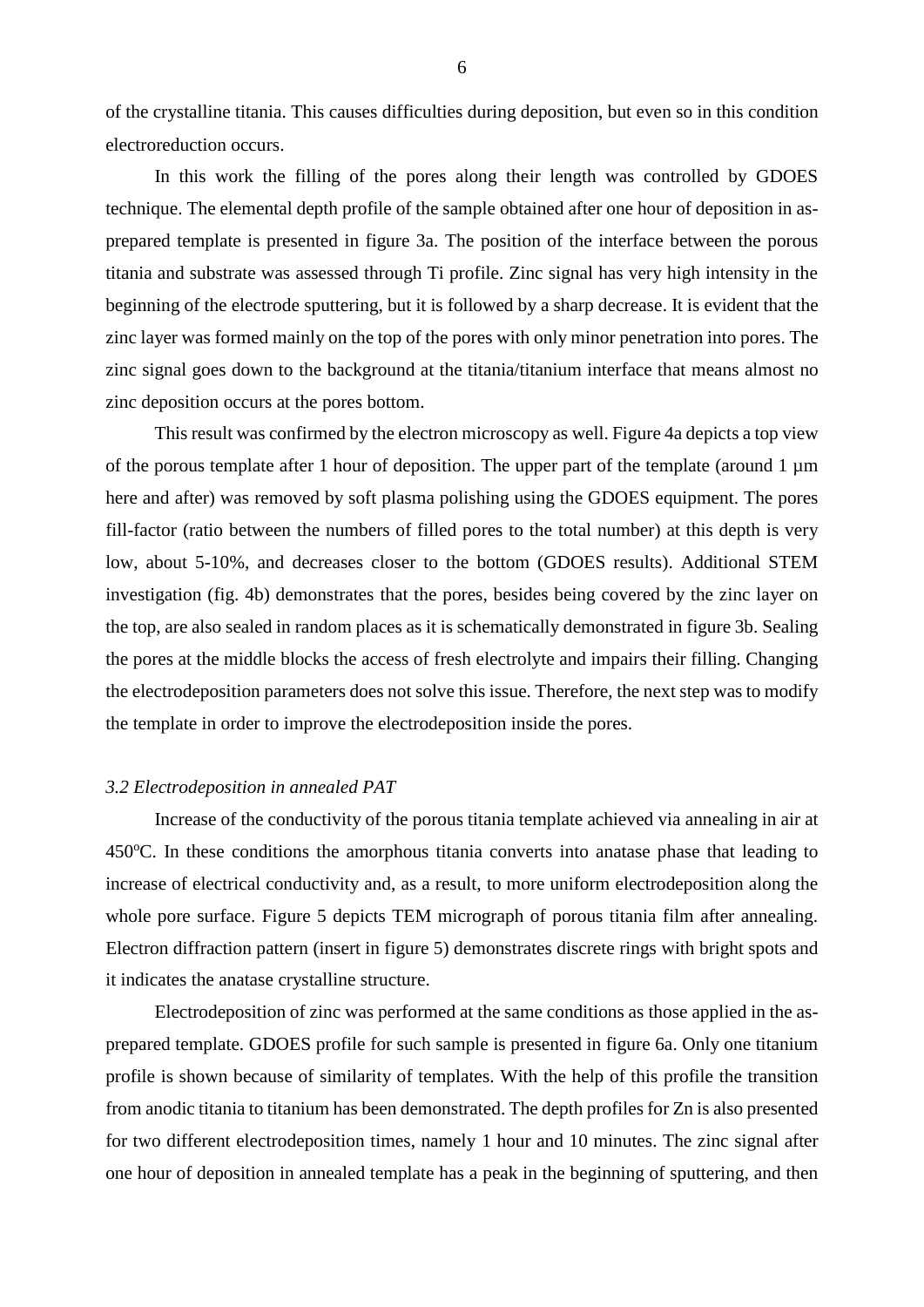it decreases and reaches a plateau followed by a second decrease until the background level at the titania/titanium interface. The template can be divided in three main zones according to the shape of the zinc signal curve. The first zone, in the beginning of sputtering, is the electrode surface and it has a high zinc signal because of a deposit formed on the electrode surface. The middle part of the template (zone II) shows a plateau which means that pores are successfully and homogeneously filled along the length. Then, near the interface between the anodic film and substrate (zone III), a small zinc peak appears and it can be explained by the presence of empty space next to the bottom as schematically shown in figure 6b. This irregularity forms due to strong diffusion limitation, which originates concentration gradient of zinc species and consequently results in different zinc deposition rate along the length of pores. The faster deposition rate on the wall surface at the pore opening leads to the situation that after a certain time the pore fully closes leaving a void with entrapped electrolyte closer to the pore bottom. High homogeneity (geometrical shape and distribution) of the tubes ensures sealing of the pores mainly at specific depth depending on solution concentration, pore length and diameter. A noteworthy detail is that regular sealing (at the same distance from the surface) is only possible if growth occurs through the whole length of the tube simultaneously, otherwise the pores close randomly as it was shown for the as-prepared templates.

Analysing the depth profiles after shorter deposition times can provide important information on the kinetics of pore filling. The profile after 10 minutes was chosen since this time ensures a detectable signal, but at the same time the sealing doesn't occur yet (green curve in figure 6a). The zinc signal reaches a plateau at the beginning of sputtering and remains at the same level until pore bottoms are reached. It is reasonable to suggest that, in this zone, the walls of the pores are homogeneously covered with a thin layer of zinc as schematically represented in figure 6c. The peak on the zinc signal appears near the titania/titanium interface presumably because the higher quantity of zinc deposited in this plane.

In support of GDOES results, SEM studies were also performed. Figure 7 demonstrates templates surfaces after 1 hour and after 10 minutes of deposition (GDOES polishing was also carried out). Zinc nanowires inside the template are clearly seen after 1 hour of deposition (fig. 7a). The fill-factor at this plane is near 90% which is much higher than in the as-prepared templates. The SEM image after a short-time deposition indicates formation of zinc precipitates on the tubes walls (fig. 7b).

Based on both GDOES measurements (1 hour and 10 minutes) and SEM results we suggest that zinc deposition occurs simultaneously on the whole titania surface and in the beginning of growth zinc forms coaxial tubes (titania outer layer and zinc inner). Longer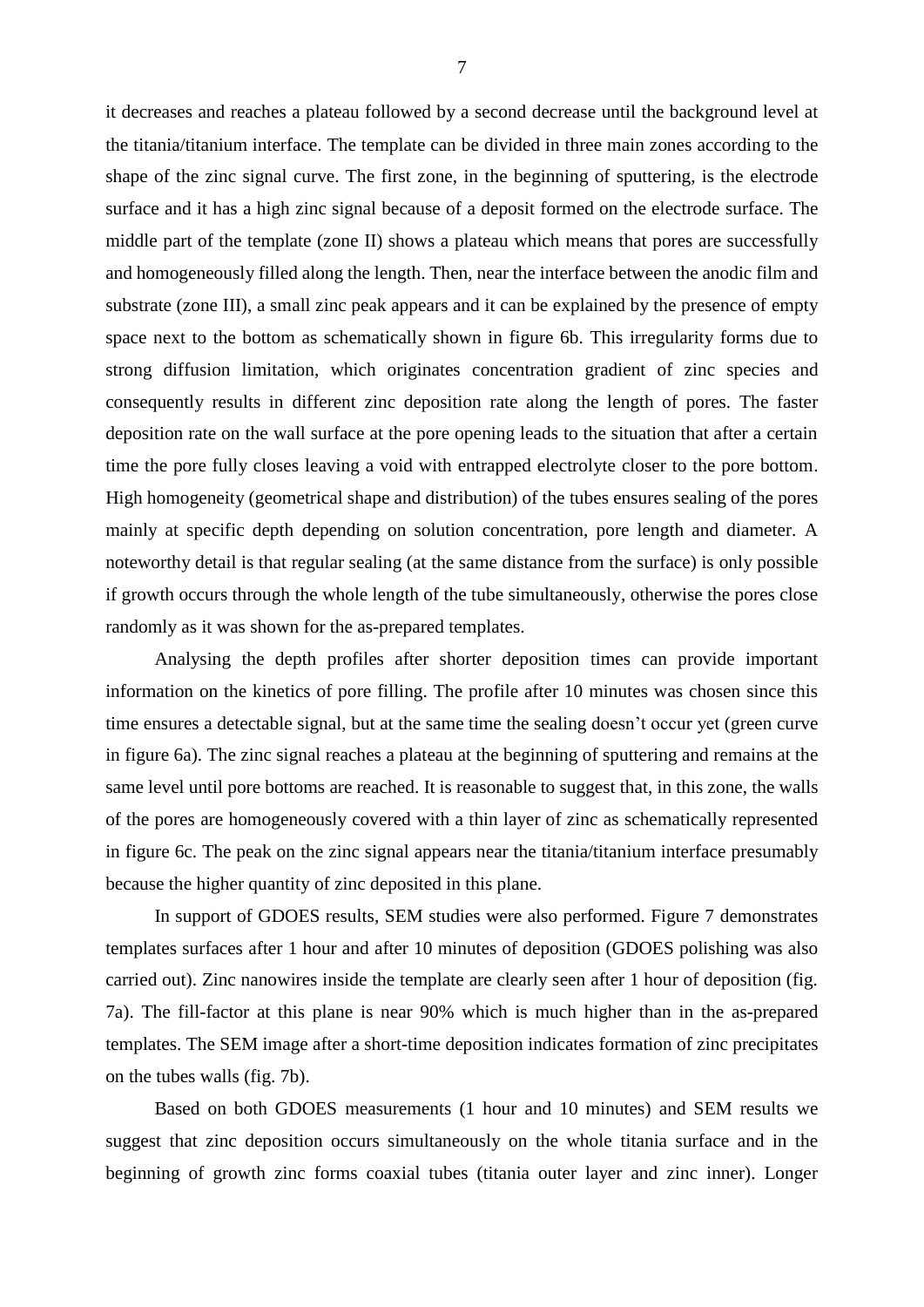deposition leads to sealing the tubes and filling of the template from these seals until interface (fig 6b).

## *3.3 Electrodeposition in PAT after bottom crystallization.*

As it was shown above, electrodeposition in the as-prepared and in the annealed templates occurs on the whole tube length. Based on this result one can assume that bottom-up filling of the tubes requires higher conductivity of the bottom of the pores compared to the walls. One of the ways to create different conductivity is selective crystallisation. Fortunately, during the pores preparation process, current passes mostly through the bottom of the tubes [45](#page-22-13). It makes possible a selective electrochemical modification of pore bottom without strong effect on the walls.

Influence of the anodisation parameters on crystallinity of the titania was demonstrated by Shibata, Zhu<sup>[41](#page-22-9)</sup> and Xing *et al.*<sup>[48](#page-22-17)</sup>. The authors showed that dense anodic titania films prepared at higher anodisation voltage  $41$  and at longer anodisation time  $48$  had better crystallinity. Additionally, it was shown in our recent paper <sup>[40](#page-22-8)</sup> that zinc electrodeposition rate raises with increasing the titania barrier layer thickness. At the same time, the thickness of the anodic barrier layer depends on the oxidation voltage and becomes bigger at higher potential. Therefore, an additional anodisation step was applied to the as-prepared template. The treatment of the prepared template was done in a 1M sulphuric acid in two steps. The solution and procedure of anodisation were the same as those used in our previous work where the compact anodic titania films were studied  $40$ . The first step was performed in galvanostatic mode at 10 mA/cm<sup>2</sup>. The second step took place in potentiostatic mode at 80 V during 2.5 hours. Galvanostatic mode was changed to potentiostatic one when the potential reached 80 V. The anodisation voltage at this process is two times higher than template formation voltage (40 V) that, together with long oxidation time, results in thicker and better crystallized barrier layer in comparison with that in the as-prepared template.

Effect of such an additional anodisation on the template structure was analysed by TEM. Regular porous structure with relatively thick barrier layer on the bottom (compared to the asprepared template, fig. 2) is seen in figure 8a. Moreover, the selected area electron diffraction shows significant difference in crystallinity of the anodic titania at walls and barrier parts. The diffraction pattern of walls does not represent separate reflections indicating that the material is amorphous (fig. 8b). Nevertheless, at the diffraction pattern from the barrier layer shows rings, which confirm the polycrystalline structure of this area (fig, 8c). The reflections are not sharp due to very small size of the crystallites.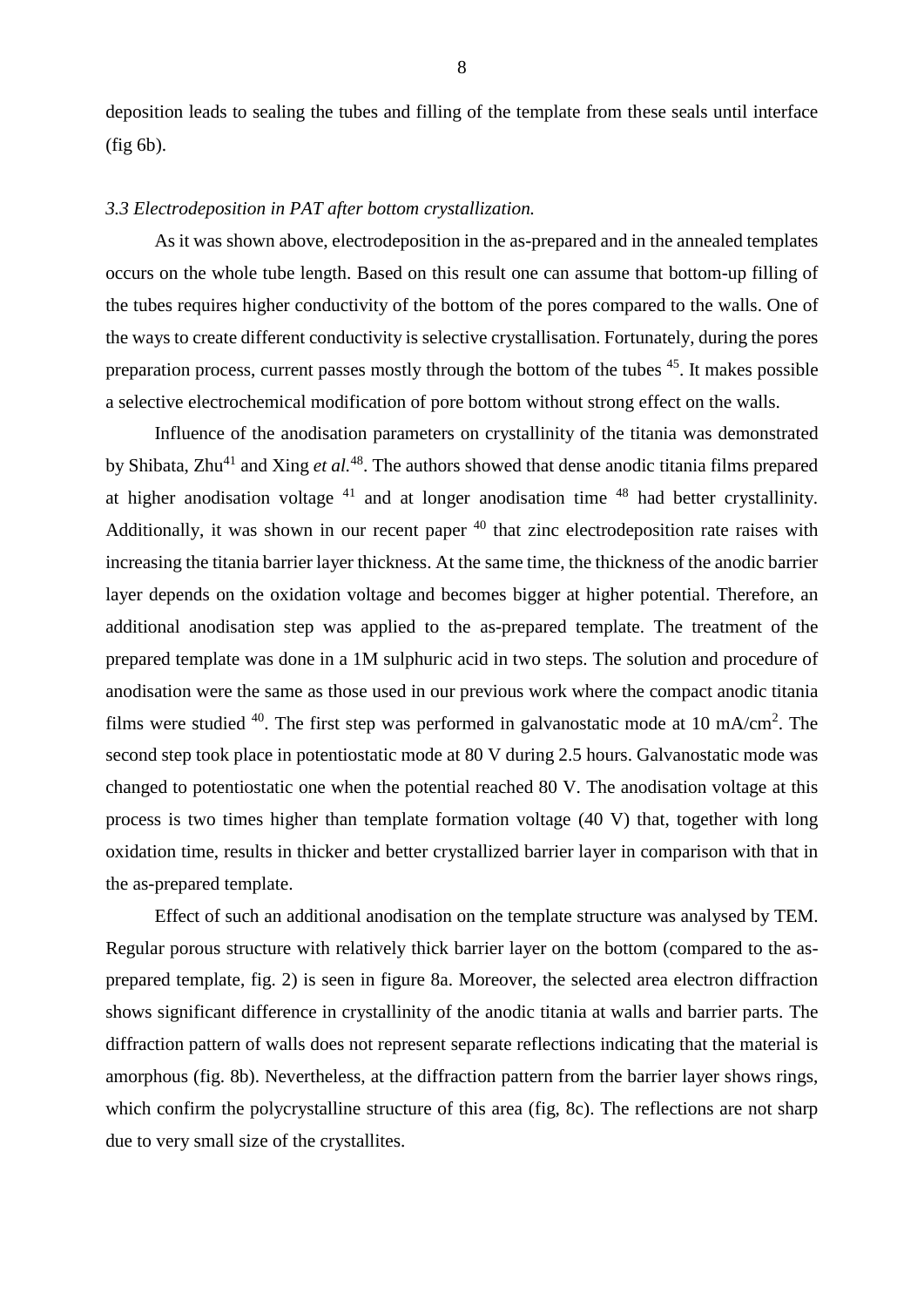Zinc deposition in the template after crystallisation of the barrier layer was performed at the same condition as in two cases described above. The GDOES results obtained on this specimen are presented in figure 9. Zinc signal after 1 hour of deposition has a high intensity in the beginning of sputtering, afterward the intensity slowly decreases until the template bottom is reached. The amount of zinc is comparatively high along the whole length of titania pores, and in this way the filling of the pores had to start from the bottom. A gradual decrease of the zinc signal happens because the template is imperfect. Although reduction occurs mainly on the bottom part there is also some deposition simultaneously on the walls (although in a far less degree than in the case of the as-prepared template).

An additional proof of the suggested mechanism of pore filling can be obtained after analysis of the electrode prepared after 10 minutes of deposition (fig. 9a, green line). Zinc signal has a peak close to the bottom and almost background signal in the beginning of sputtering. This difference of the zinc signal is explained by a small amount of zinc which was deposited at different parts of the tubes. Filling of the tubes after 1 hour and after 10 minutes of deposition are presented schematically in figure 9 b and c correspondingly.

It is evident from SEM image and agrees with GDOES results that most of the pores are filled by secondary material (fig. 10a). Besides, the fill-factor is about 90% that is much higher than that in the case of the as-prepared template. The STEM image presented in figure 10b demonstrates homogeneous pores filling. EDX spectrum shows four elements (fig. 10c): titanium, oxygen, zinc and copper indicating that porous anodic titania (Ti, O) was successfully filled by zinc as a secondary material. The copper signal comes from a TEM grid.

# **4. Conclusions**

Electrodeposition of zinc from a 0.5M ZnCl<sup>2</sup> solution in choline chloride/ethylene glycol eutectic solvent in porous anodic titania templates was successfully performed using pulse technique. It was demonstrated that electrodeposition in the as-prepared template occurs in random places without regular pore filling. Annealing of the template at  $450^{\circ}$ C converts amorphous titania of the as-prepared template to anatase. It improves conductivity of the template along the full length of the pores and allows regular deposition over the whole pore surface. Successful bottom up filling was performed in the template with additional electrocrystallization of the barrier layer.

# **Acknowledgements**

The financial support of the European Commission and Portuguese Foundation for Science and Technology (FCT) in frame of the projects PIRSES-GA-2011-295273 – NANEL and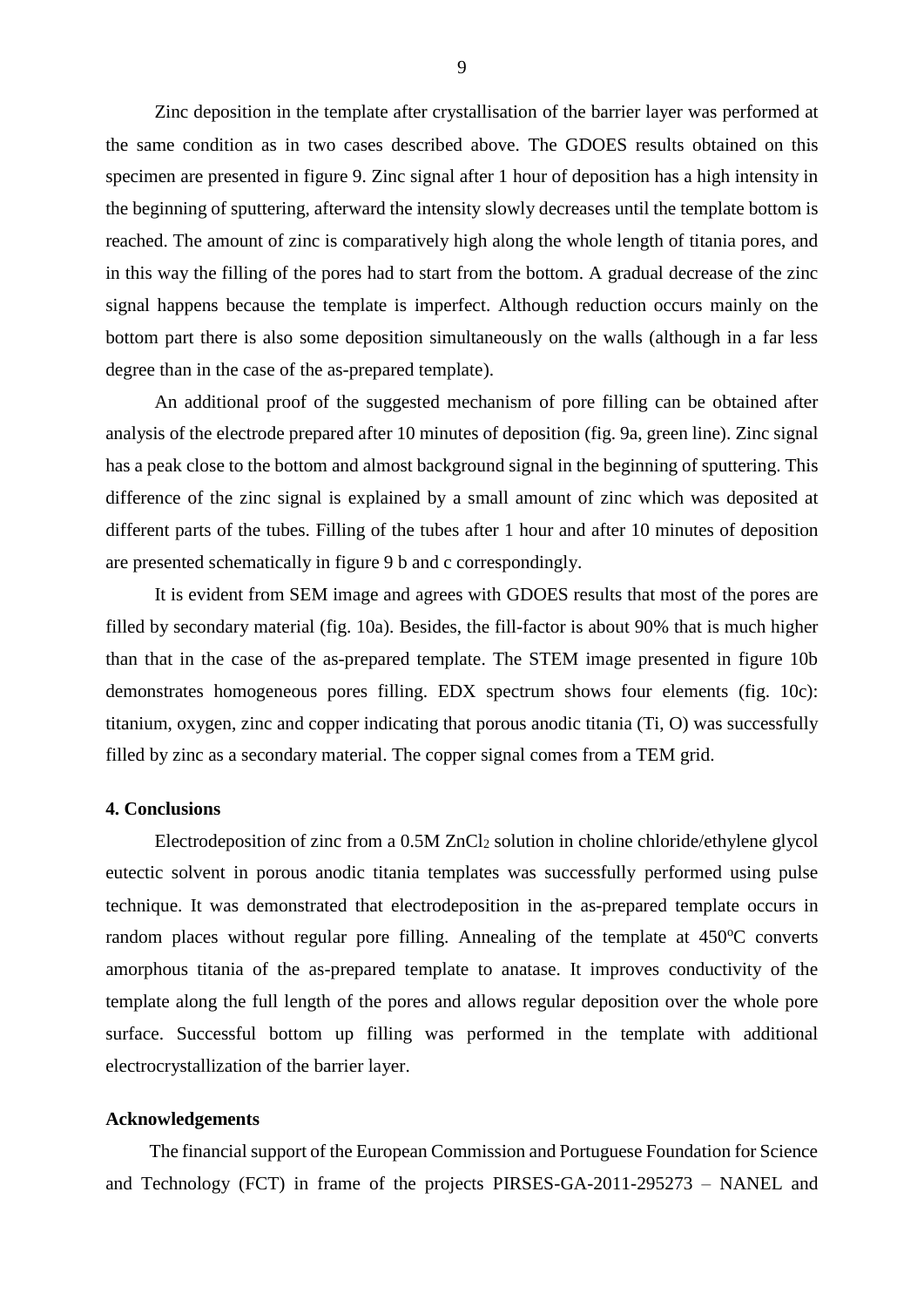PTDC/CTM-NAN/113570/2009, respectively, is gratefully acknowledged. M. Starykevich also thanks prof. Patrik Schmuki and Nhat Truong Nguyen (University of Erlangen-Nuremberg) for advising on TEM samples preparation.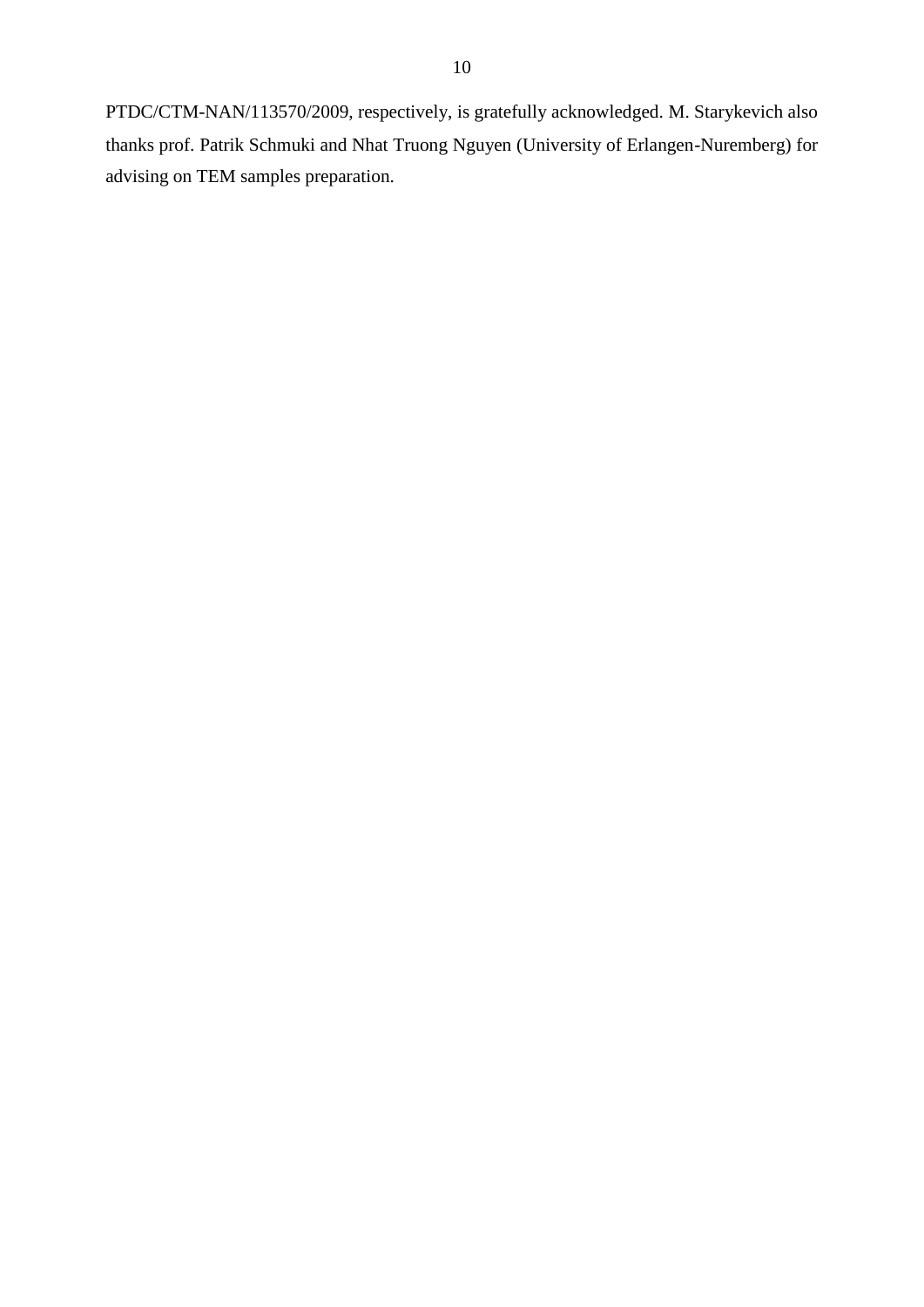**Figures.**



Figure 1. SEM images of the titanium electrode surface (a), cross-section (b) and qualitative GDOES profile (c) obtained on electrode after 30 minutes of anodisation in ethylene glycol ammonium fluoride solution at 40V.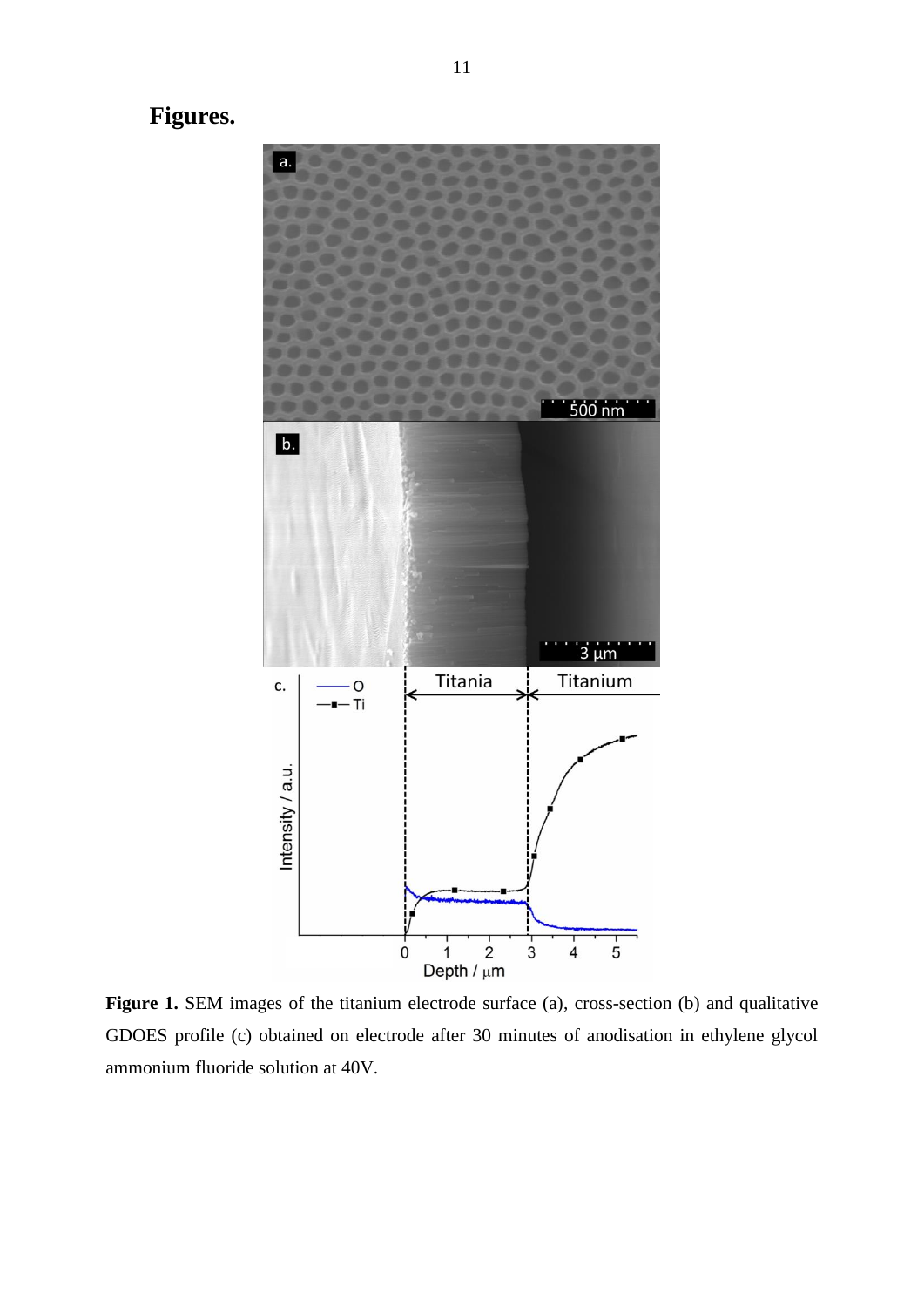

**Figure 2.** TEM image of as-prepared titanium dioxide tube, the inset shows selected area electron diffraction pattern.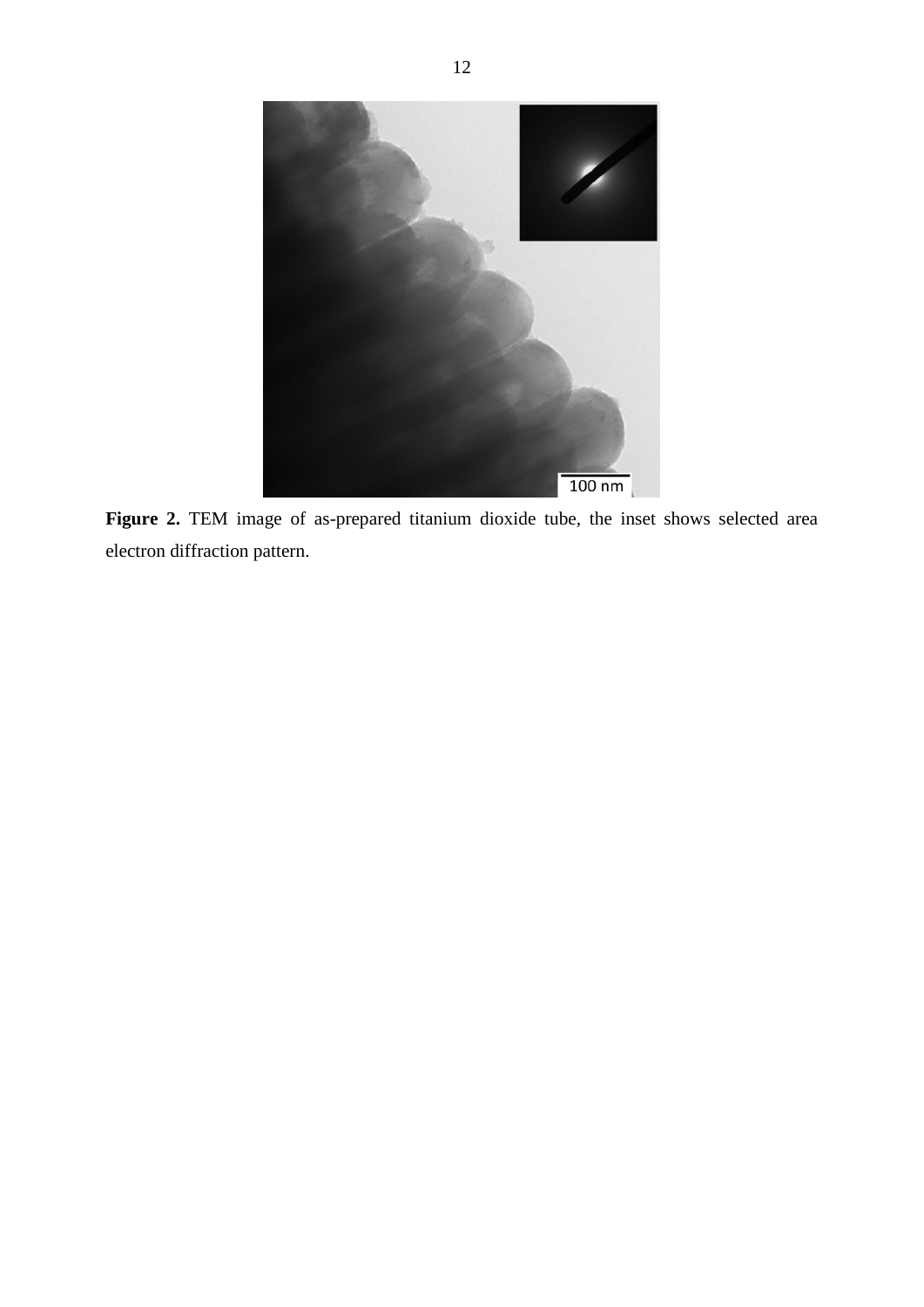

Figure 3. Qualitative depth profile of a porous titanium oxide measured by GDOES after zinc deposition during 1 hour (a) and schematic representation of the pores filling (b).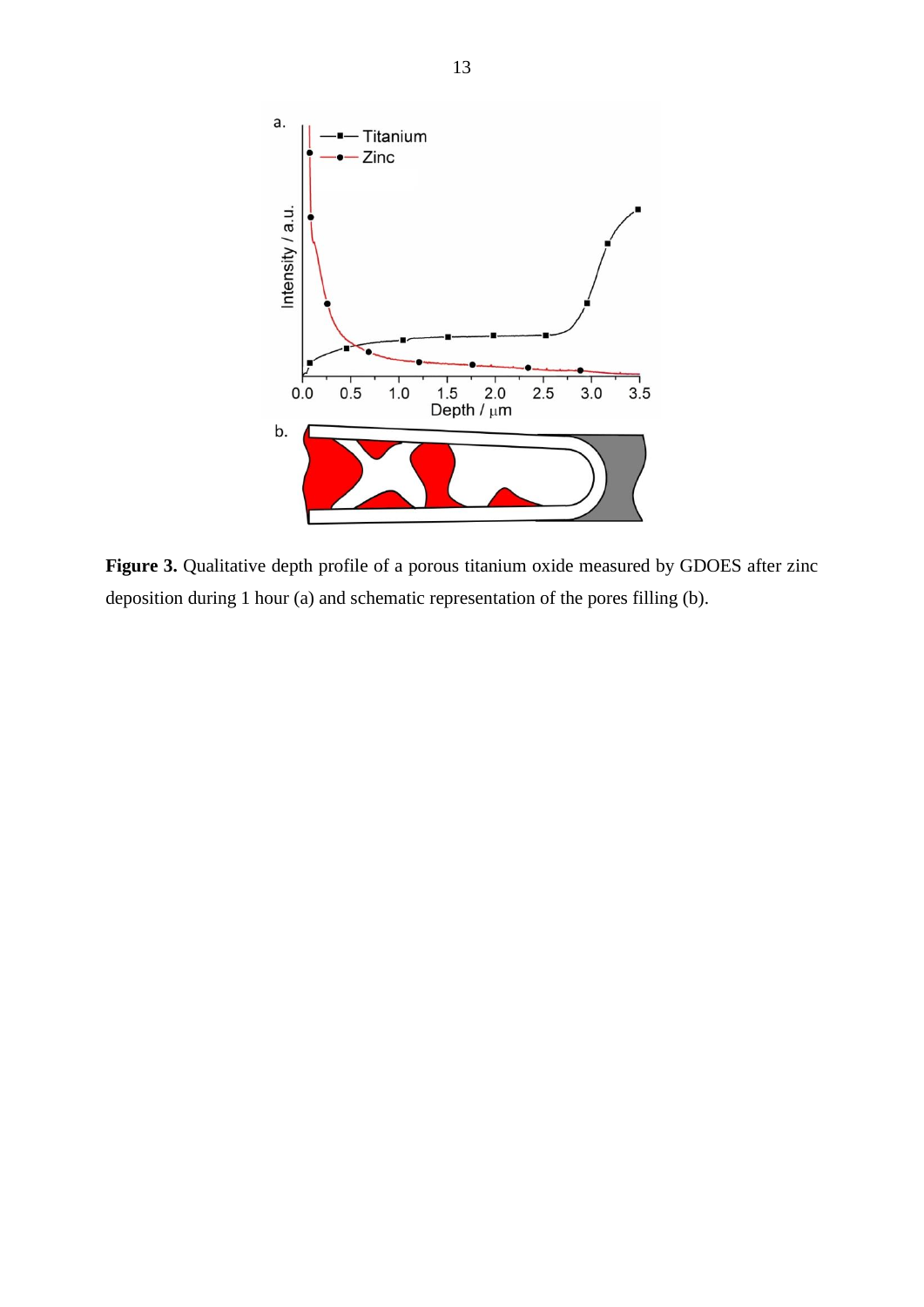

**Figure 4.** SEM (after plasma polishing) (a) and STEM (b) micrographs obtained after electrodeposition in as-prepared template for 1 hour.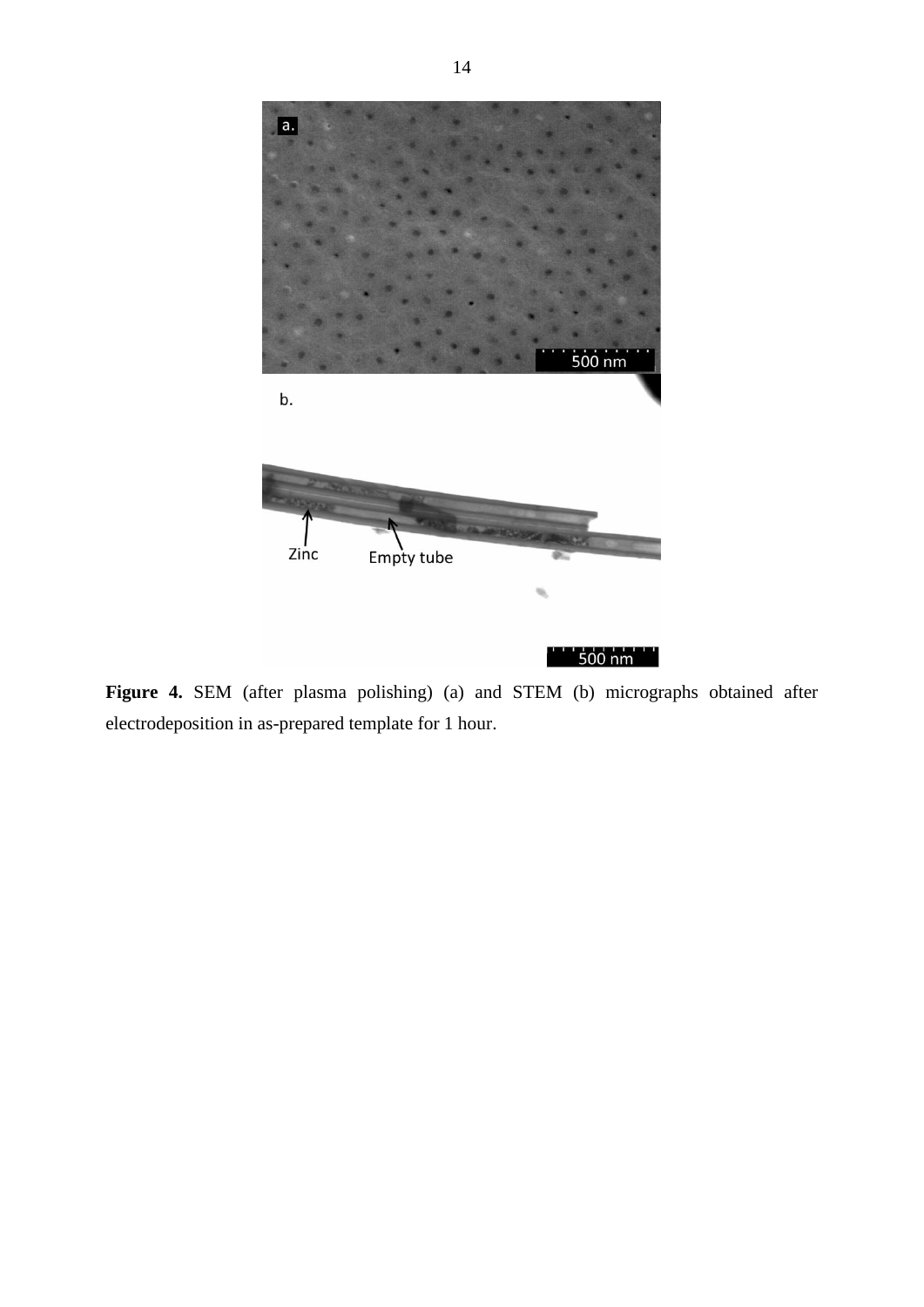

**Figure 5.** TEM image of annealed titanium dioxide tube, the inset shows selected area electron diffraction pattern.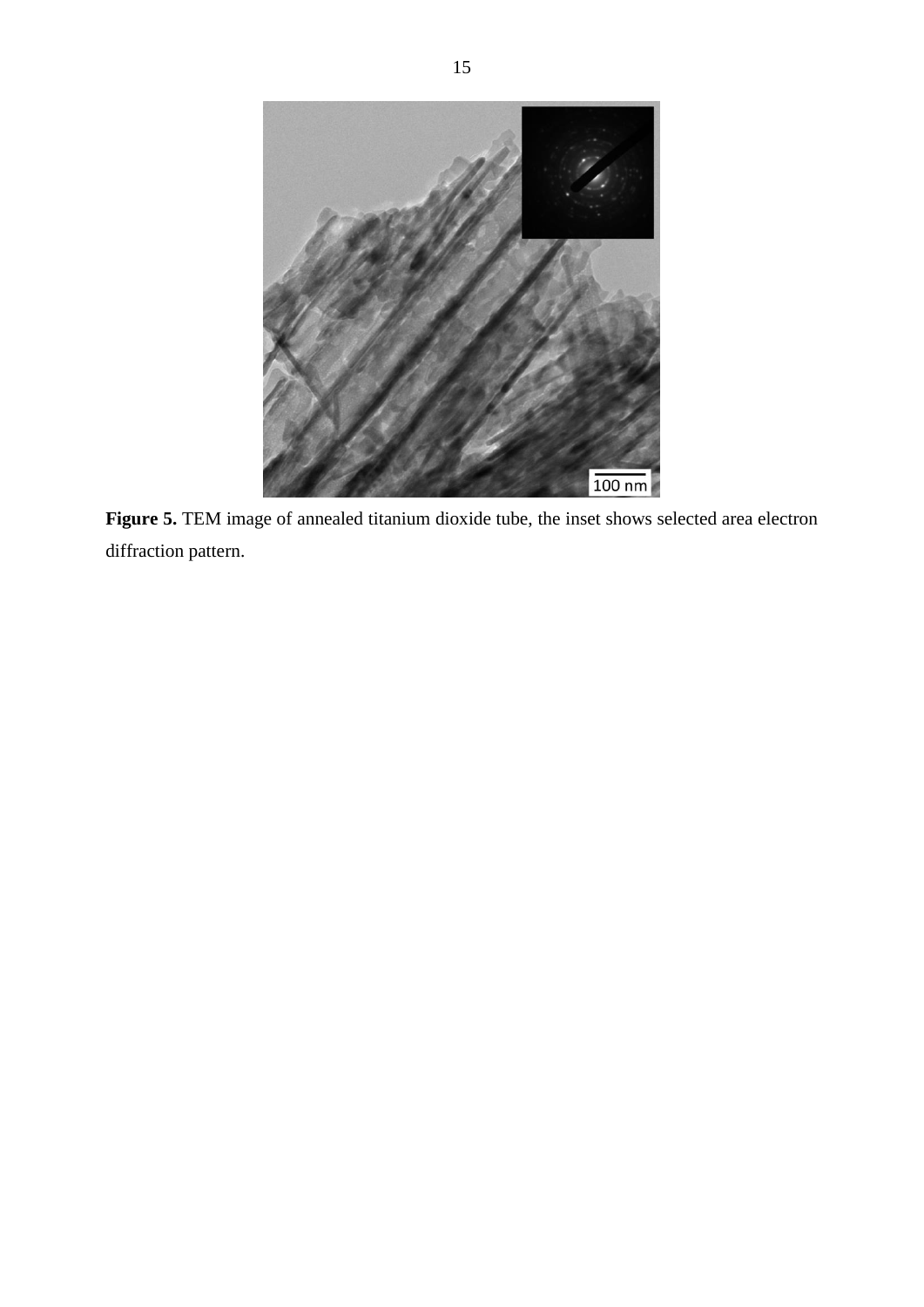

Figure 6. Qualitative depth profile of a porous titanium oxide measured by GDOES after zinc deposition during 10 minutes and 1 hour (a) and schematic representation of the pores filling after 1 hour (b) and 10 minutes (c) of deposition.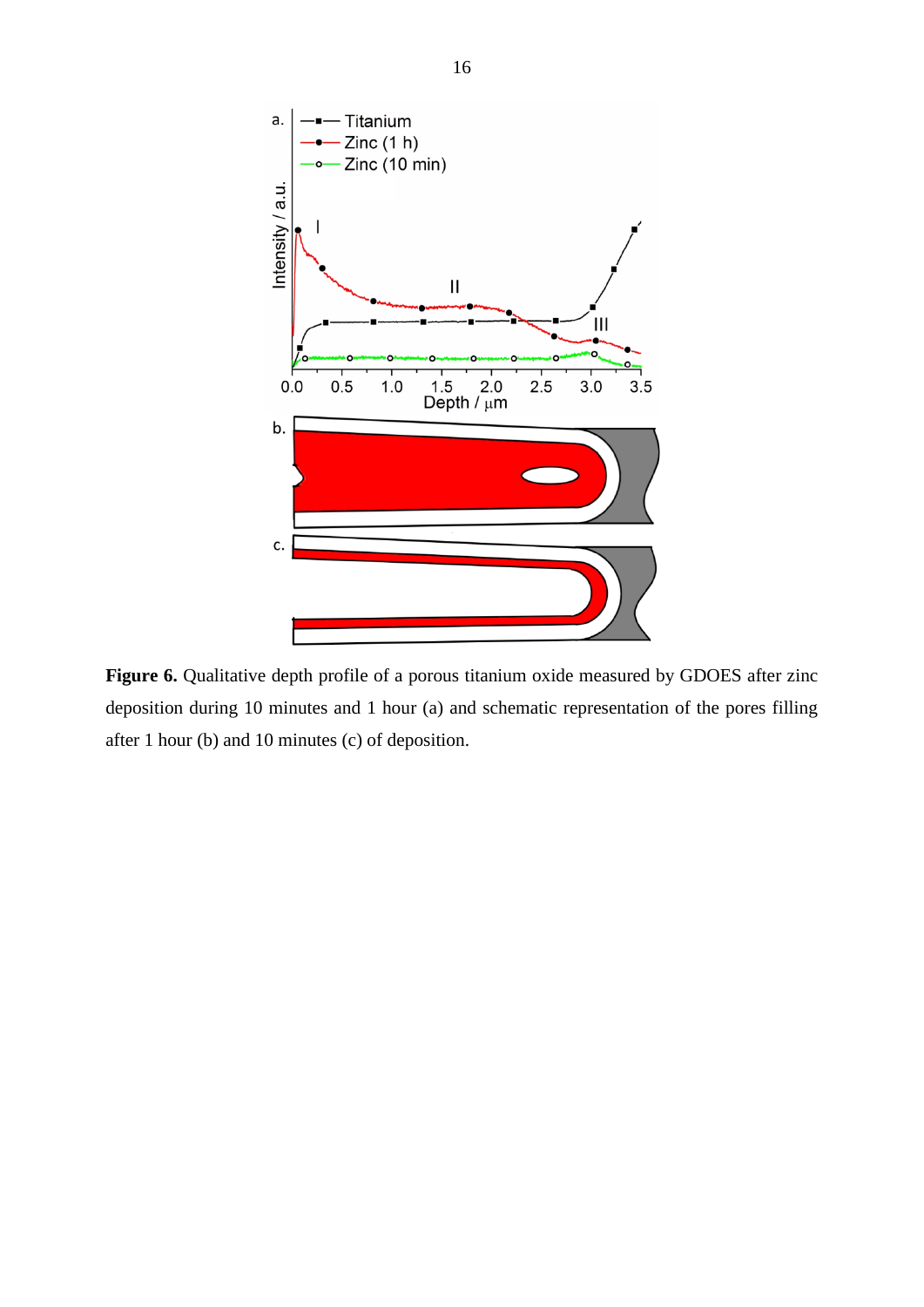

**Figure 7.** SEM (after plasma polishing) micrographs obtained after electrodeposition in annealed template for 1 hour (a) and 10 minutes (b).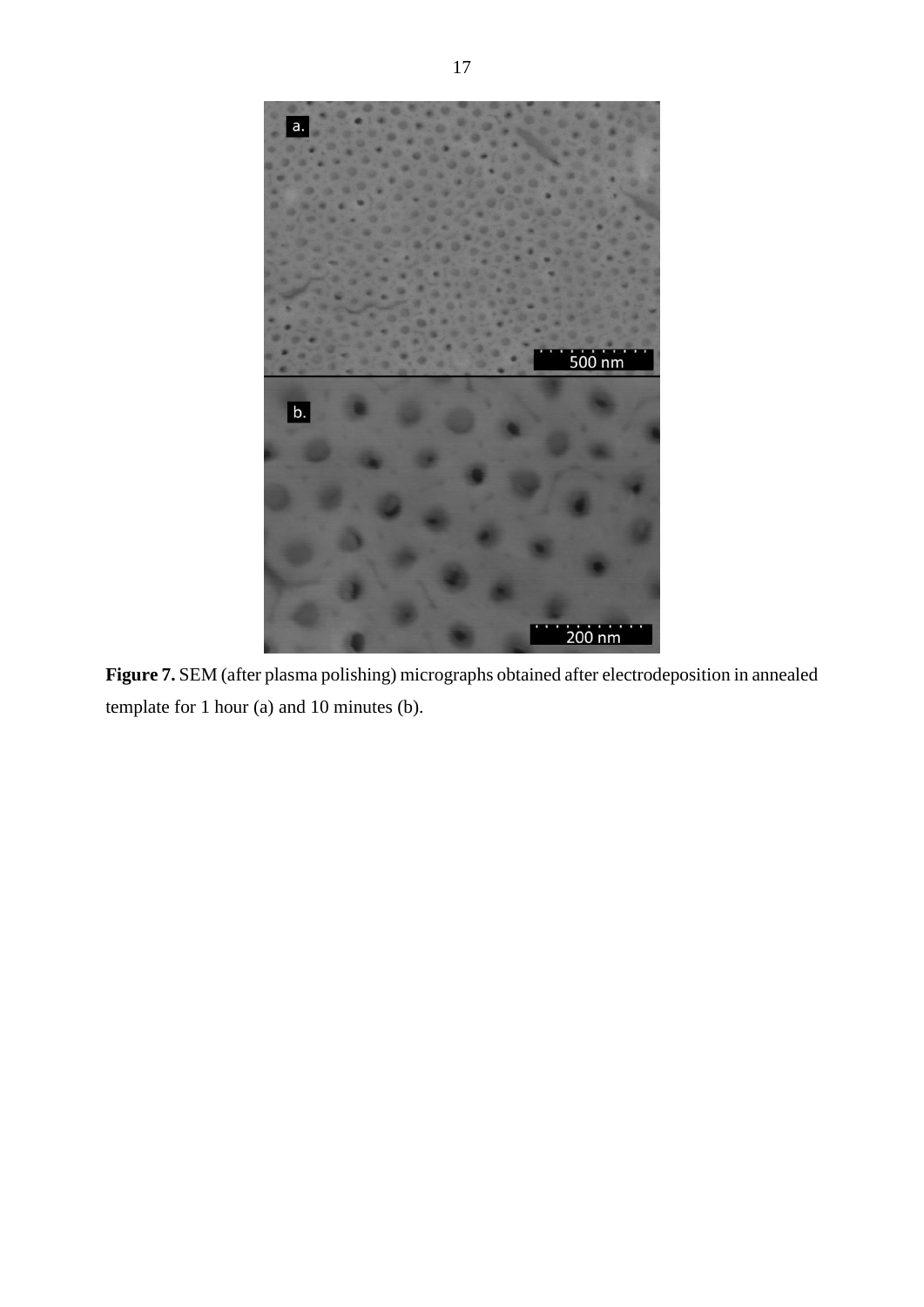

**Figure 8.** TEM image of titanium dioxide tube after bottom crystallization (a), selected area electron diffraction pattern of the walls (b) and bottom part (c).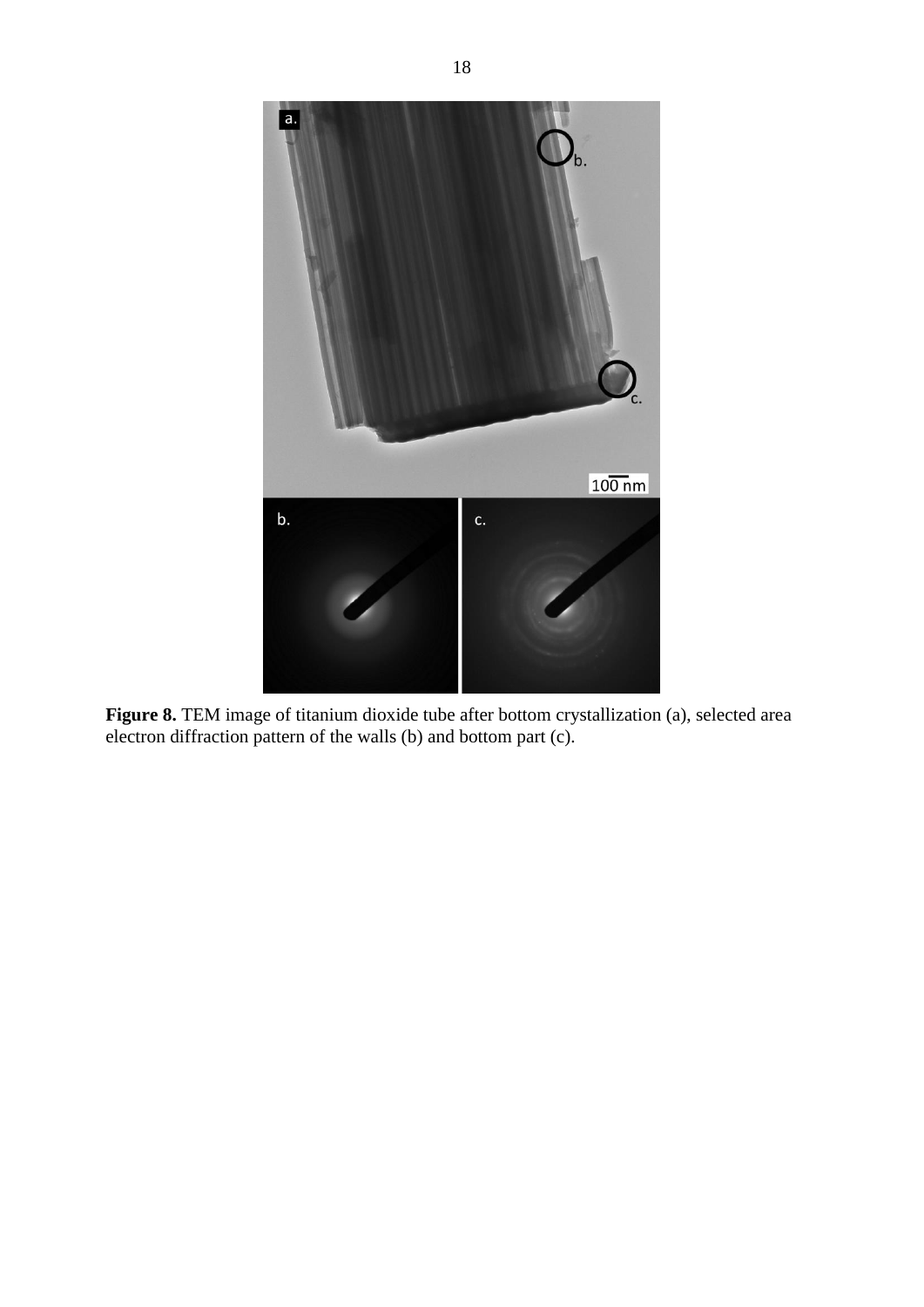

**Figure 9.** Qualitative depth profile of a porous titanium oxide measured by GDOES after zinc deposition during 10 minutes and 1 hour (a) and schematic representation of the pores filling after 1 hour (b) and 10 minutes (c) of deposition.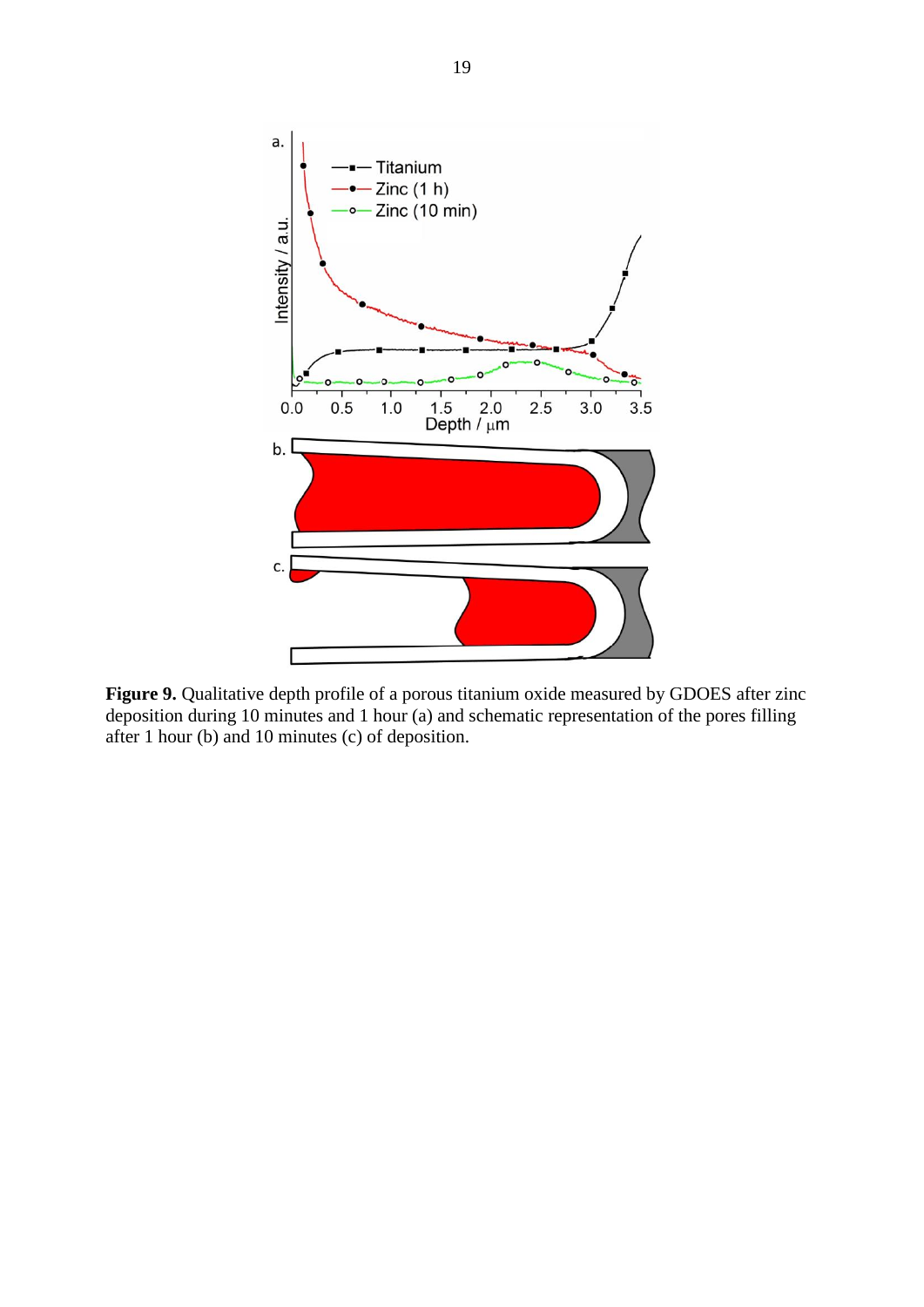

**Figure 10.** SEM (after plasma polishing) (a) and STEM (b) micrographs obtained after electrodeposition in template after bottom crystallisation for 1 hour. The EDS spectrum recorded after zinc deposition (c).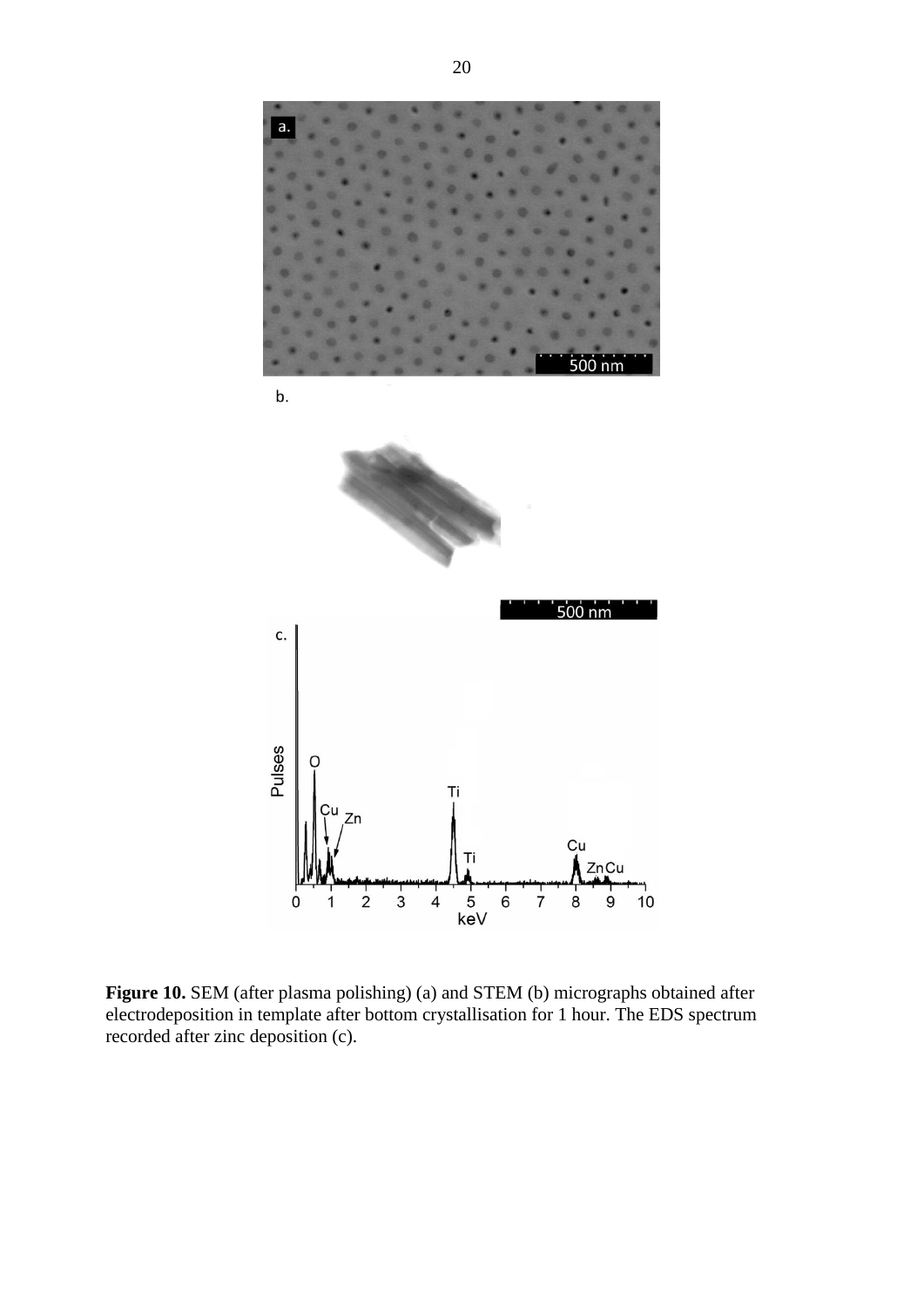# **References**

- <span id="page-21-0"></span>1. R. C. Furneaux, W. R. Rigby, and A. P. Davidson, *Nature,* **337** (6203), 147-149 (1989).
- <span id="page-21-1"></span>2. S. Berger, F. Jakubka, and P. Schmuki, *Electrochemistry Communications,* **10** (12), 1916-1919 (2008).
- <span id="page-21-2"></span>3. H. Tsuchiya, J. M. Macak, A. Ghicov, L. Taveira, and P. Schmuki, *Corrosion Science,* **47** (12), 3324-3335 (2005).
- <span id="page-21-3"></span>4. E. P. Haripriya, K. V. Oomman, P. Maggie, K. M. Gopal, and A. G. Craig, *Nanotechnology,* **17** (17), 4285 (2006).
- <span id="page-21-4"></span>5. J. M. Macak and P. Schmuki, *Electrochimica Acta,* **52** (3), 1258-1264 (2006).
- <span id="page-21-5"></span>6. M. Starykevich, A. D. Lisenkov, A. N. Salak, M. G. S. Ferreira, and M. L. Zheludkevich, *ChemElectroChem,* **1** (9), 1484-1487 (2014).
- <span id="page-21-6"></span>7. D. Kim, F. Schmidt-Stein, R. Hahn, and P. Schmuki, *Electrochemistry Communications,* **10** (7), 1082-1086 (2008).
- <span id="page-21-7"></span>8. L. Zaraska, G. D. Sulka, and M. Jaskuła, *Journal of Solid State Electrochemistry,* **15** (11), 2427-2436 (2011).
- 9. A. Elsanousi, J. Zhang, H. M. H. Fadlalla, F. Zhang, H. Wang, X. Ding, Z. Huang, and C. Tang, *Journal of Materials Science,* **43** (22), 7219-7224 (2008).
- <span id="page-21-15"></span>10. A. Ghicov, H. Tsuchiya, J. M. Macak, and P. Schmuki, *Electrochemistry Communications,* **7** (5), 505-509 (2005).
- 11. S. Z. Chu, K. Wada, S. Inoue, M. Isogai, Y. Katsuta, and A. Yasumori, *Journal of The Electrochemical Society,* **153** (9), B384-B391 (2006).
- <span id="page-21-8"></span>12. T. Aerts, T. Dimogerontakis, I. De Graeve, J. Fransaer, and H. Terryn, *Surface and Coatings Technology,* **201** (16–17), 7310-7317 (2007).
- <span id="page-21-9"></span>13. T. Ruff, R. Hahn, and P. Schmuki, *Applied Surface Science,* **257** (19), 8177-8181 (2011).
- <span id="page-21-10"></span>14. Y. Ji, K.-C. Lin, H. Zheng, J.-j. Zhu, and A. C. S. Samia, *Electrochemistry Communications,* **13** (9), 1013-1015 (2011).
- <span id="page-21-11"></span>15. J. M. Macak, H. Hildebrand, U. Marten-Jahns, and P. Schmuki, *Journal of Electroanalytical Chemistry,* **621** (2), 254-266 (2008).
- <span id="page-21-12"></span>16. D. Fang, K. Huang, S. Liu, and D. Qin, *Electrochemistry Communications,* **11** (4), 901- 904 (2009).
- 17. R. Chen, D. Xu, G. Guo, and L. Gui *Journal of The Electrochemical Society,* **150** (3), G183-G186 (2003).
- 18. R. Inguanta, M. Butera, C. Sunseri, and S. Piazza, *Applied Surface Science,* **253** (12), 5447-5456 (2007).
- 19. J. Xu, X. Huang, G. Xie, Y. Fang, and D. Liu, *Materials Research Bulletin,* **39** (6), 811- 818 (2004).
- <span id="page-21-13"></span>20. J. M. Macak, B. G. Gong, M. Hueppe, and P. Schmuki, *Advanced Materials,* **19** (19), 3027-3031 (2007).
- <span id="page-21-14"></span>21. J. M. Macak, K. Sirotna, and P. Schmuki, *Electrochimica Acta,* **50** (18), 3679-3684 (2005).
- <span id="page-21-16"></span>22. S. Bauer, S. Kleber, and P. Schmuki, *Electrochemistry Communications,* **8** (8), 1321- 1325 (2006).
- <span id="page-21-17"></span>23. H. Tsuchiya, J. M. Macak, L. Taveira, E. Balaur, A. Ghicov, K. Sirotna, and P. Schmuki, *Electrochemistry Communications,* **7** (6), 576-580 (2005).
- <span id="page-21-18"></span>24. D. M. F. Endres, A. Abbott, *Electrodeposition from Ionic Liquids*, WILEY-VCH Verlag GmbH & Co. KGaA, Weinheim (2008.).
- <span id="page-21-19"></span>25. E. L. Smith, A. P. Abbott, and K. S. Ryder, *Chemical Reviews,* **114** (21), 11060-11082 (2014).